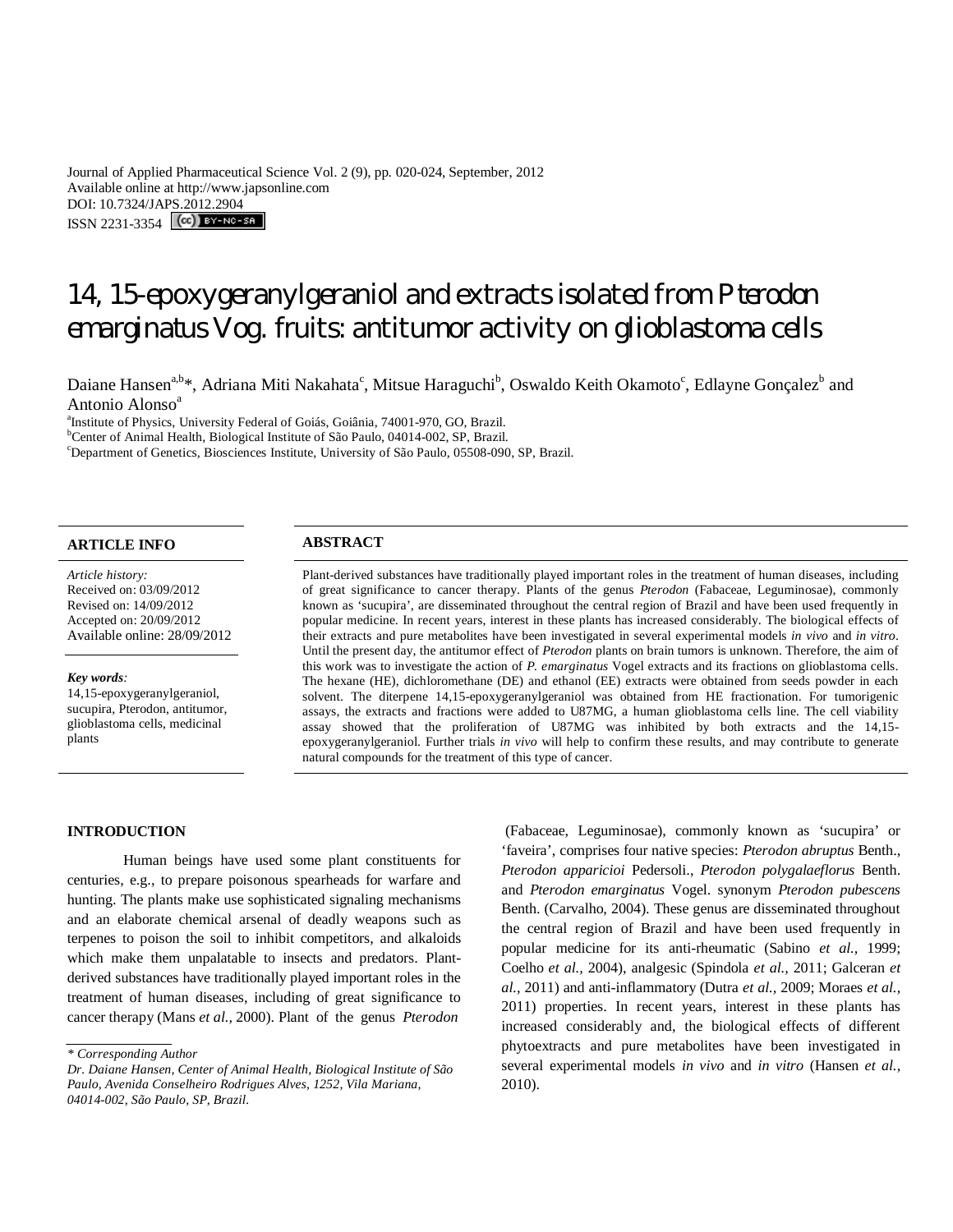The investigations on the pharmacological properties of 'sucupira' surpass those of its anti-inflammatory and antirheumatic activities. The literature describes the presences of flavonoids, diterpenes, steroids, besides proteins from this genus (Hansen *et al.,* 2010). The interest in the *Pterodon* genus began when Mors *et al.* (1967) isolated the geranylgeraniol and 14,15epoxygeranylgeraniol by hexane extraction of the essential oil from fruits of *P*. *pubescens* fruit essencial oil with hexane, showing the chemoprophylactic effect on schistosomiasis (Mors *et al.,* 1966; 1967). The geranylgeraniol obtained of this plant presented antiplatelet (Calixto *et al.,* 2007) and anti-*Trypanosoma cruzi* action with effect on proliferation of epimastogotes and trypomastigotes (Menna-Barreto *et al.,* 2008). Spindola *et al.*  (2010) evaluated the contribution of geranylgeraniol in the antinociceptive activity of the crude extracts from seeds of *P*. *pubescens*.

Related to antitumor activity of *Pterodon* genus, until now, little has been investigated. Some subfractions from crude ethanolic extract and the diterpene vouacapan-6α, 7β, 14β, 19 tetraol of seeds from *P. pubescens* have presented effect on human melanoma cells (Vieira *et al.,* 2008) and furanoditerpenes have presented action in prostate cells (Spindola *et al.,* 2009). In recent study, a terpenic subfraction presenting a furane diterpene, induced apoptosis of K562 leukemic cells (Pereira *et al.,* 2011). In relation to *P*. *polygalaeflorus* species, the antiproliferative effect on human cancer cells was studied by Euzébio *et al.,* (2009).

Until the present day, the effects of the *Pterodon* extract or metabolites on glioblastoma cells obtained from brain tumors are unknown. The highest-grade malignant astrocytoma, glioblastoma (GBM), is the most common and the major lethal type of tumor in the central nervous system, leading to a mean survival time of approximately 16 months after removal of tumor and radiotherapy (Valente *et al.,* 2009). This discouraging prognosis is due to both the infiltrative nature of the tumor and the resistance of tumor cells to cytotoxic treatments (Omuro and Delattre, 2007; Dent *et al.,* 2009; Agarwal *et al.,* 2011).

The results reported here shows the action of extracts and of the diterpene 14,15-epoxygeranylgeraniol obtained from *P*. *emarginatus* fruits on proliferation of U87MG human glioblastoma cells line.

#### **MATERIALS AND METHODS**

#### **Plant Material**

The dry fruits were collected in the Cerrado region of the municipality of Urutaí, Goiás State, Brazil (17°39'3.3" S/ 48°14'5.6" W), on August 2009. The plant was identified for botanic at the Botanic Institute Herbarium of São Paulo and a voucher specimen was deposited at the Biological Institute of São Paulo, under number DH2009/001.

#### **Hexane, Dichloromethane and Ethanol extracts**

The powdered dry fruits (150 g) were exhaustively macerated with hexane, dichloromethane and 92% ethanol,

successively. After extraction, the solvent was concentrated by rotator evaporation under reduced pressure yielding the hexane extract HE (34.6%), dichloromethane extract DE (16.6%) and ethanol extract EE (2.4%).

The thin layer chromatography (TLC) and the UV spectroscopy were employed to characterize chemical skeletons, presenting compounds of terpene nature. The extracts were analyzed according its  $R_f$  (retention factor) on TLC, using silica gel 60 F<sup>254</sup> Merck as stationary phase, hexane/ethyl acetate solution  $(2:1, v/v)$  as moving phase and was revealed with vanillin/H<sub>2</sub>SO<sub>4</sub> at  $100^{\circ}$ C.

### **Hexanic extract fractionation (C1)**

The HE (30 g) was fractionated using column chromatography packed with silica gel 60 Merck KGaA (Darmstadt, Germany) and eluted with hexane and ethyl acetate, increasing order of polarity (fractions  $C1_1$  to  $C1_{40}$ ). The fractions were monitored by TLC employing a plastic plate impregnated with silica gel 60G  $F_{254}$  Merck KGaA (Darmstadt, Germany), developed with hexane/ethyl acetate solution (2:1, v/v) and revealed with vanillin/ $H_2SO_4$  at 100 $^{\circ}$ C.

#### **Isolation and characterization of compound**

Based on TLC dates, the fraction  $C1_{13}$  (290 mg) resultant of chromatography C1, was fractionated in a new column chromatography (C2) with the same stationary phase as C1 and was eluted with hexane and gradients of hexane/ethyl acetate solution (95:5  $v/v$ ) up to 35% of ethyl acetate. The fractions were analyzed according its  $R_f$  on TLC, using the same stationary and moving phases as used in C1.

The identification of the compounds was carried out using proton  $(^1H\text{-}NMR)$  and carbon nuclear magnetic resonance ( <sup>13</sup>C-NMR). All spectra were recorded on a Bruker DPX300 spectrometer, operating at 300 MHz.

#### **Cell culture**

The U87MG human glioblastoma cancer cell line was kindly provided by Dr. Suely K. N. Marie from the Laboratory of Medical Investigation (LIM15) at the University of São Paulo. Cells were maintained in Dulbecco's-modified Eagle's Medium-Low Glucose (DMEM-LG, Invitrogen), supplemented with 2 mM L-glutamine, 10% bovine fetal serum, 100 U/mL penicillin, and 100  $\mu$ g/mL streptomycin, in a humidified atmosphere at 37 $\mathrm{^{\circ}C}$  with 5% CO<sub>2</sub>.

#### **Cell viability assay**

The effect of the extracts HE and its fractions, DE and EE on the viability of U87MG glioblastoma cells line was determined using a MTT-based assay (Carimichael *et al.,* 1987). Briefly, exponential-phase cells were collected and transferred to a microtiter plate  $(10^3 \text{ cells}/0.1 \text{ ml})$ . The cells were then incubated for 24, 48 and 72 hs with various concentrations of the extracts and HE fractions. After incubation, 0.1 mg MTT (Sigma, St. Louis, MO, USA) was added to each well, and the cells were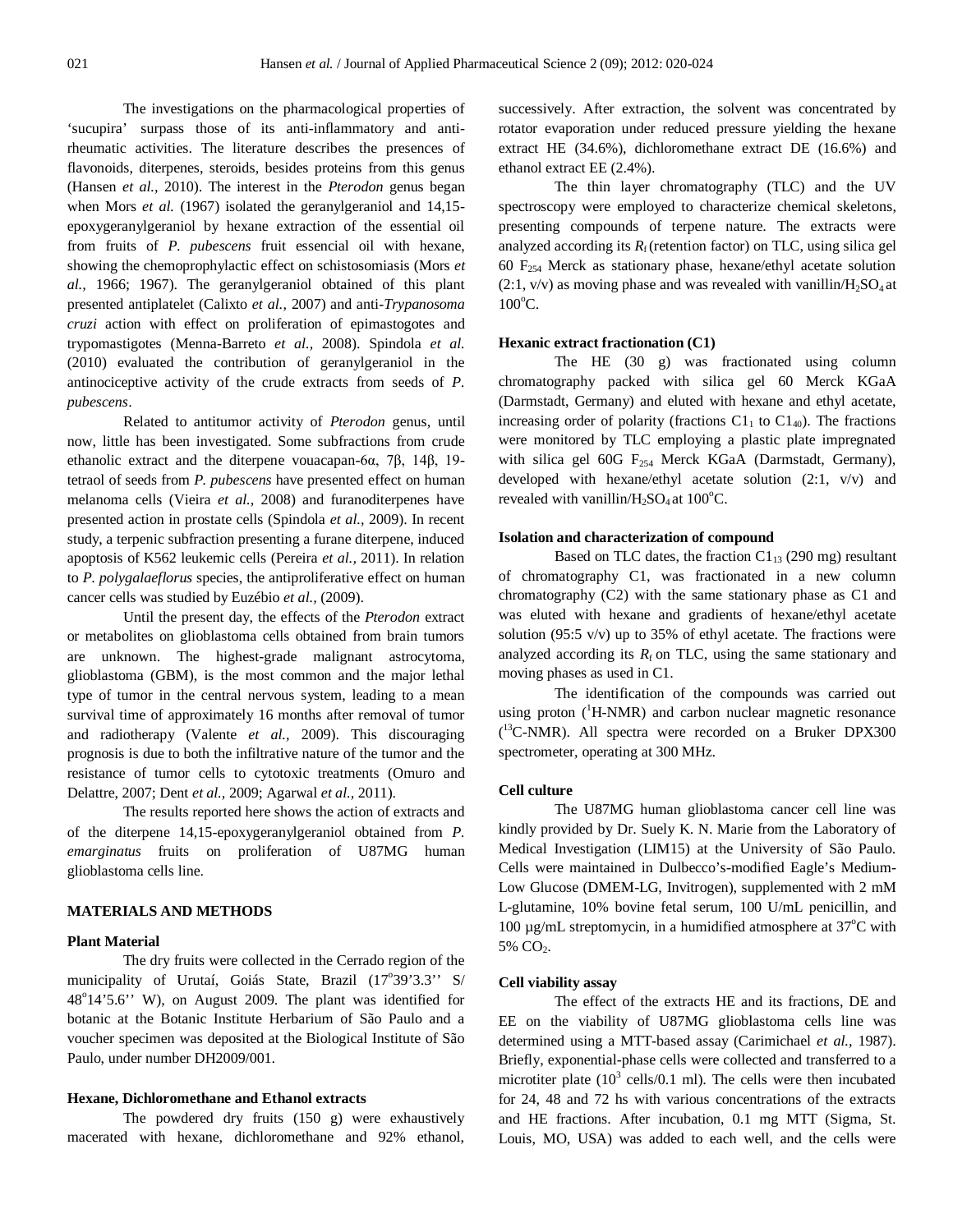incubated at  $37^{\circ}$ C for 2 h. Then, the medium was carefully removed and added isopropanol to each well to dissolve formazan crystals. After 30 minutes of incubation at  $37^{\circ}$ C, the plates were read immediately at 620 nm on a Packard SpectraCount microplate reader. The percentage of cell viability was calculated based on the following formula: mean value of (control group – treated group/control group) x 100%. All results were assessed in triplicate for each concentration.

#### **Calculations and statistical analysis**

Cell viability experiments results were expressed as the percentage cell viability of control (untreated cells). All results were submitted to one way analysis of variance (ANOVA) with repeated measurements. The inhibitory concentration value  $(IC_{50})$ was derived from a nonlinear regression model (curve fit) based on sigmoidal dose response curve and computed using GraphPad Prism, version 5.00 for Windows, GraphPad Software, San Diego, CA.

All assays were performed in triplicate.

#### **RESULTS AND DISCUSSION**

The preliminary results achieved by cell viability assay indicated that the crude hexane (HE), dichloromethane (DE) and ethanol extracts (EE) from *P. emarginatus* Vogel fruits inhibited at least 50% of the proliferation of U87MG human glioblastoma cells after 48 and 72 hours of incubation in the concentration of 10 mg/ml (Fig. 1a and 1c). After 24 hours of incubation, the inhibition wasn´t significant, as shown in Fig. 1a. Given these initial results, we decided investigated the HE in a first moment. Thus, the phytochemical study of the HE presented compounds of terpene nature; the TLC shows an intense spot with  $R_f$  0.35, which was also predominant in  $C1_{13}$ ,  $C2_{120}$  and neighboring fractions (Fig. 2). The NMR spectra through its carbon and hydrogen chemical shifts indicate that the molecule corresponding to  $C2_{120}$ fraction is the diterpene 14,15-epoxygeranylgeraniol (Fig. 3), previously isolated for Mors *et al.* (1967).

To perform the cell viability assay to the fractions obtained from HE, U87MG cells were treated with  $10^{-3}$  to  $10^{3}$  $\mu$ g/ml of the C1<sub>13</sub> and C2<sub>120</sub> samples and incubated for 24, 48 and 72 hours. The calculated  $IC_{50}$  values of HE,  $Cl_{13}$  and  $Cl_{120}$ fractions after 72 hours of incubation were 0.031, 4.622 and 9.706 µg/ml, and were obtained from the dose-response curve shown in Fig. 4a, 4b and 4c, respectively.

Natural product derived drugs constitute a vast majority of the chemotherapeutic agents currently in use for all types of cancers (Baker *et al.,* 2007). Preliminary testing of antitumoral activity of *P. emarginatus* extracts and 14,15 epoxygeranylgeraniol on glioblastoma cells presented promising results and the continuation of these studies, in additional trials *in vivo*, could contribute to generate new bioactive molecules or chemotherapeutic agents for this type of cancer.



**Fig. 1: Anticancer activity of** *P. emarginatus* **extracts.** The figure expressed the proliferation inhibition of U87MG human glioblastoma cells after incubation with HE, DE and EE crude extract in (**a**) 24 hours, (**b**) 48 hours, (**c**) 72 hours of the exposure. (\*) *P*≤0.05, (\*\*) *P*≤0.01, (\*\*\*) *P*≤0.001 compared with corresponding control values (untreated cells).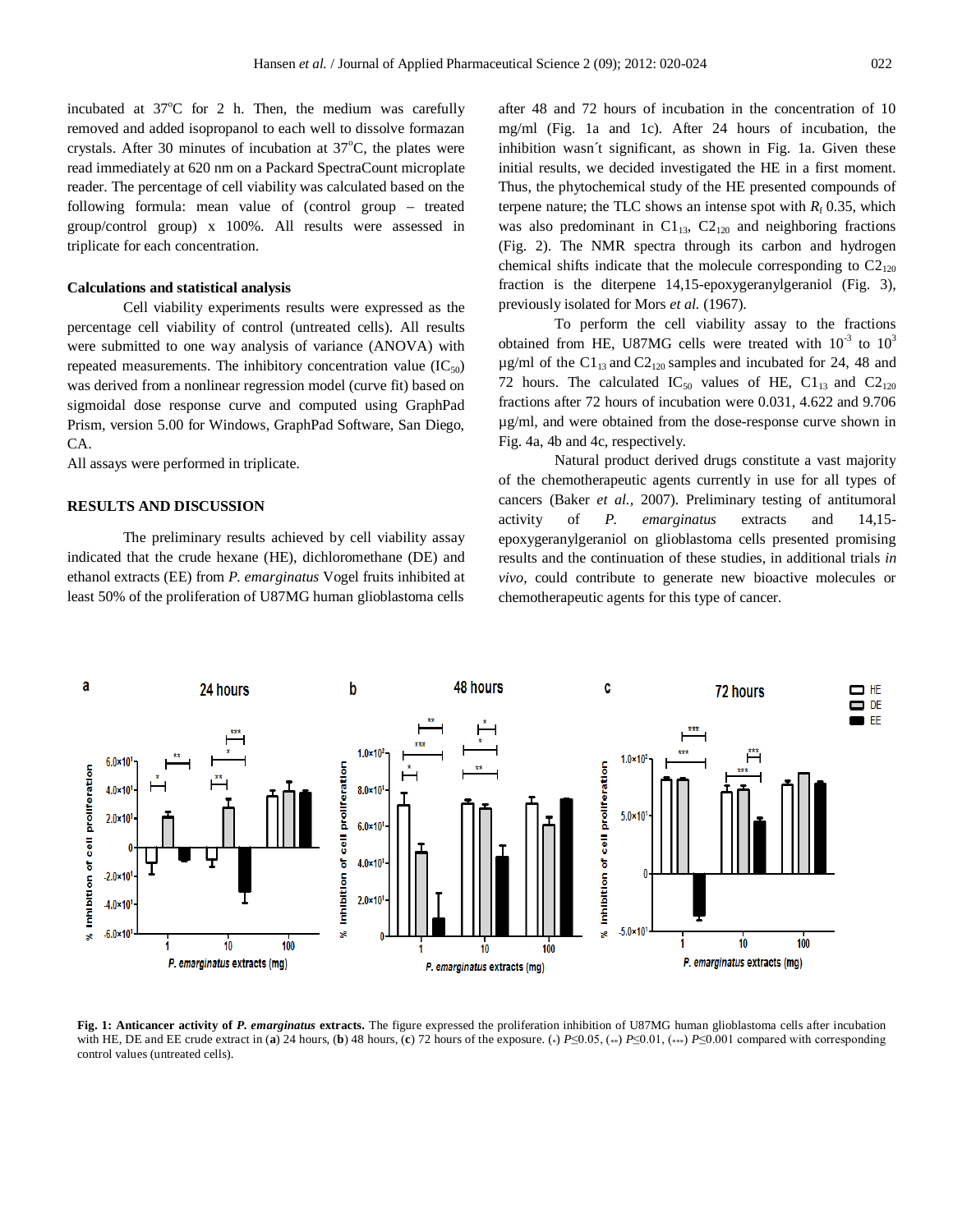



**Fig. 2:** Chromatogram on TLC of the hexane extract and its fractions. The TLC shows an intense spot with  $R_f$  0.35, which remained predominant after fractionation. HE: hexanic extract;  $C1_{13}$ : fraction 13 from chromatography 1 and C2120: fraction 120 from chromatography 2.

**Fig. 3:** Chemical structure of 14,15-epoxygeranylgeraniol. The NMR spectra through its carbon and hydrogen chemical shifts indicate that the molecule corresponding to C2<sup>120</sup> is the diterpene previously isolated for Mors *et al.* (1967).



**Fig. 4: Cell viability test of** *P. emarginatus* **HE and its fractions.** Dose-response curve of U87MG human glioblastoma cells following 72 hours exposure to (**a**) HE, (**b**)C113 and (**c**) C2120. Cell viability was achieved by the MTT assay and expressed as percentage of untreated cells.